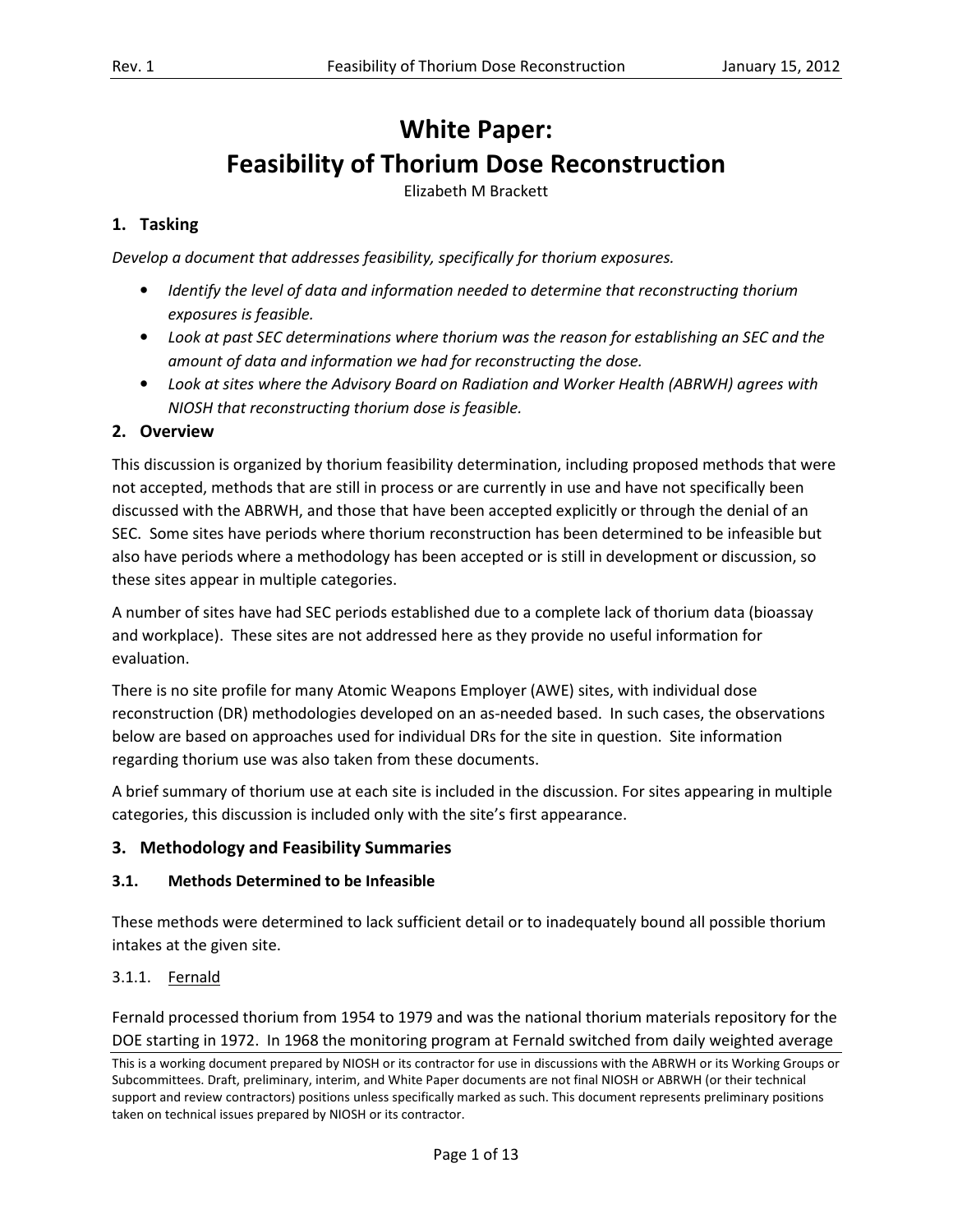exposure (DWE) monitoring (see 3.3.2 for a discussion of this earlier period) to chest counts using the Y- 12 Mobile In-Vivo Radiation Monitoring Laboratory (MIVRML). Chest counts were performed with this system until 1978, with results being reported in units of mg of thorium. The mass of thorium was calculated from a sum of three ratios representing the counts in three regions of the spectrum divided by the counts in a region immediately above the respective regions. The regions correlate with a photopeak from Pb-212 and two peaks from Ac-228. Raw results from the counts were not available so the SEC (NIOSH 2006) at Fernald for this time period (1968-1978) was in large part the result of difficulties associated with trying to convert from the reported mass of thorium in the lungs to the activity of thorium and its daughters.

# 3.1.2. Los Alamos National Laboratory (LANL)

 Several different efforts at LANL are identified as possibly involving thorium isotopes. The site profile (ORAUT 2009) cites potential airborne <sup>232</sup>Th exposure from the Sigma complex from 1944 to 1963, and notes material in the form of ingots and oxides in the Thorium Storage Building (Building 159) and air emissions results from several years indicating airborne releases of <sup>232</sup>Th from Building 66 in TA-3. Work with <sup>232</sup>Th also appears to have taken place in the 1980s. Available monitoring data consist of thirteen urine samples with isotopic thorium results reported in the 2005-2008 time frame and 1300<sup>234</sup>Th chest counts in 2004. There are no other samples specific to thorium. ORAUT proposed to use the uranium coworker study intake rates as a surrogate for thorium intakes with the rationale that "the radiological properties and health physics controls for natural thorium are comparable to uranium, co-worker data for uranium could similarly be used to bound intakes of natural thorium" (NIOSH 2009a). [Note that the reference is an early version of the evaluation report, not the current published version.] This was in concert with proposed surrogates for other "exotic" nuclides at the site. The surrogate method in general was found to have inadequate justification for the LANL site for the period through 1995. The feasibility of dose reconstruction for the post-1995 period is currently under evaluation by the ORAU Team.

#### 3.1.3. Mallinckrodt

3.1.3. Mallinckrodt<br>At Mallinckrodt, pitchblende raffinate was processed to produce a concentrated thorium (Th-230) solution. There are about 70 urine samples from March and April 1955, with no other thorium-specific urinalysis. There are very few whole body counts and few general air samples, and source term information is lacking. A thorium intake assignment was included in early versions of the site profile (ORAUT 2003) but it was not comprehensive because there were gaps in the available data. The SEC (SEC-00012, -00133) was granted based on a general lack of monitoring and source term data.

#### 3.1.4. Savannah River Site

 There were five major thorium-processing campaigns conducted at SRS (ORAUT 2005a). There were 224 thorium urine samples collected in 1956; NIOSH reported that none of these were positive. For the 1953 to 1965 time frame, the use of uranium bioassay as a substitute for thorium bioassay was proposed (NIOSH 2010b). This proposal was based on the assumption that there were no detectable thorium intakes and the determination that the mass balance ratio of thorium-to-uranium would

 This is a working document prepared by NIOSH or its contractor for use in discussions with the ABRWH or its Working Groups or Subcommittees. Draft, preliminary, interim, and White Paper documents are not final NIOSH or ABRWH (or their technical support and review contractors) positions unless specifically marked as such. This document represents preliminary positions taken on technical issues prepared by NIOSH or its contractor.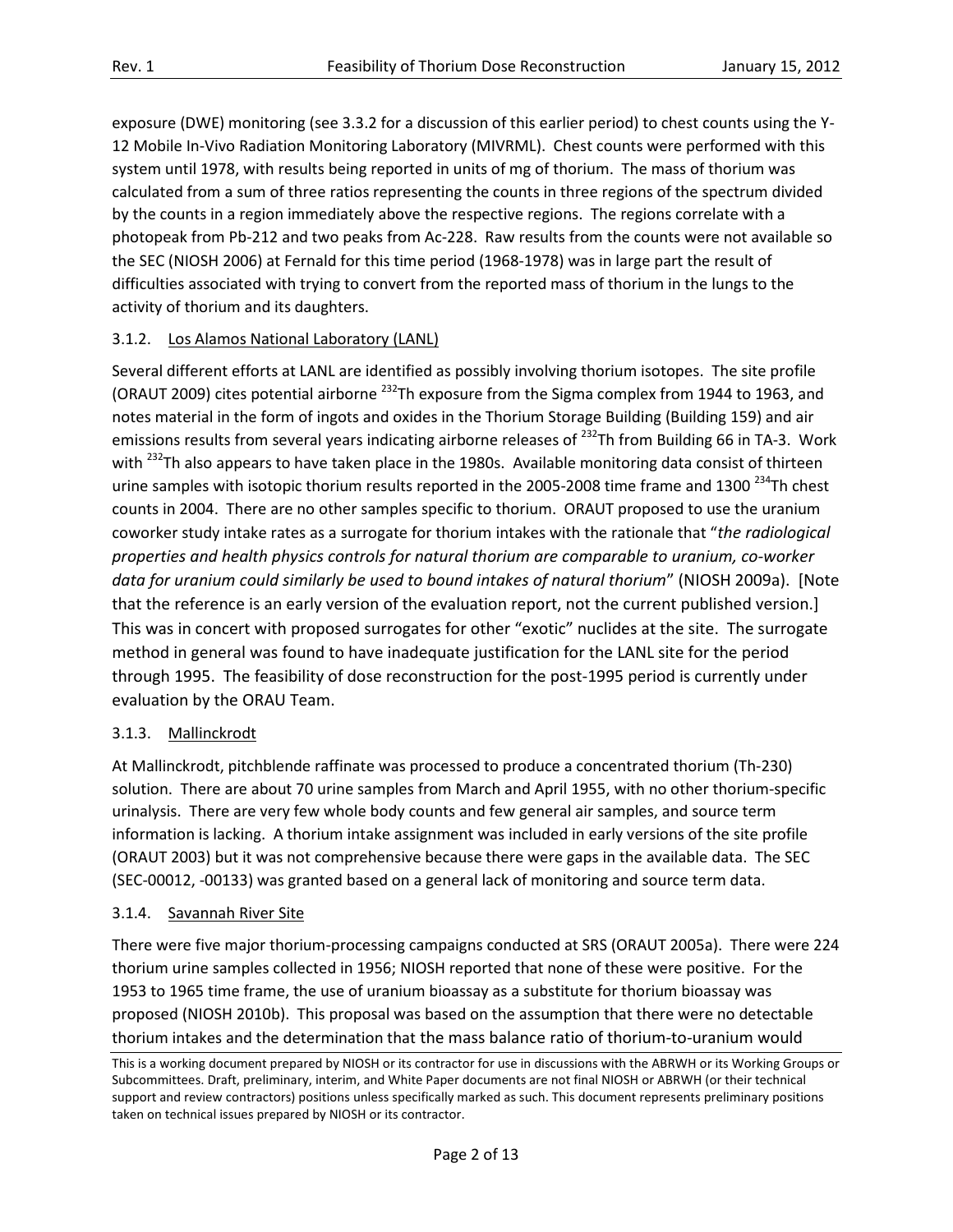have been less than 1 to 1 based on the relative fraction of thorium-to-uranium handled at SRS. The use of a 1 to 1 mass balance was proposed to provide a bounding assumption. Chronic intakes of natural uranium were modeled using the available uranium data and annual intakes of  $^{232}$ Th were then derived by assuming a mass equal to the natural uranium. SRS Work Group discussions (SRS WG transcript, February 3, 2011) led to multiple issues, including debate as to whether any of the urine samples were actually positive and that thorium was used in areas other than the location used for the analysis, so this method was subsequently withdrawn.

 Chest counting was initially examined for use in assessing thorium intakes from 1965 to 1971 but records were available only in individual personnel radiological records and a complete review of these records was determined to be infeasible. Two hundred seventy individual air sample results from the 300-M area facilities were subsequently analyzed. Of these, 262 were identified as "routine" and collected using portable air pumps, while the remaining 11 samples were special impactor samples. The sampling heads of the routine samplers were extended up to face-level, with the intent that they would represent a breathing zone sample. These results were fitted to a lognormal distribution and daily intake rates were calculated from the geometric mean and the 95<sup>th</sup> percentile values (ORAUT 2010a). These data addressed only the 300 Area, so NIOSH determined that it could not estimate thorium doses from 1953 through September 1972 at other facilities where work with unencapsulated thorium was performed.

## 3.2. Methods/Sites Still in Discussion or Not Yet Reviewed

 These methods have been proposed but are still in discussion with a Work Group or have not yet been vetted through the Advisory Board.

#### 3.2.1. Albany Research Center

 ARC is a DOE facility with no SEC period. From 1954 to 1971, the site was engaged in metallurgical operations involving thorium. Operations included reduction, melting, machining, welding, and alloying (Poppleton 1979). The site covered period begins in 1987 so this operational era is not included. Covered activities include remediation (1987-1993) and the era following remediation (1995 to present). Intakes for the latter period are derived from the highest fixed contamination area measured in on-site buildings after remediation of ARC. The most claimant-favorable radionuclide was assumed ( $^{232}$ Th, absorption Type M) based on the past history of the site (ARC individual DR report). The remediation era has not been addressed because there have been no claims with employment during that time.

#### 3.2.2. Fernald

3.2.2. Fernald<br>As discussed in the infeasibility section (3.1.1), the SEC currently in place at Fernald was due primarily to an inability to convert chest count results in terms of thorium mass to the activity of thorium and its daughters. This problem was effectively solved starting in 1979 when a new chest counter was used and the results reported in terms of the activity of Pb-212 and Ac-228. This time frame is still under discussion in the Work Group so it is not yet clear if the proposed method will be found adequate.

 This is a working document prepared by NIOSH or its contractor for use in discussions with the ABRWH or its Working Groups or Subcommittees. Draft, preliminary, interim, and White Paper documents are not final NIOSH or ABRWH (or their technical support and review contractors) positions unless specifically marked as such. This document represents preliminary positions taken on technical issues prepared by NIOSH or its contractor.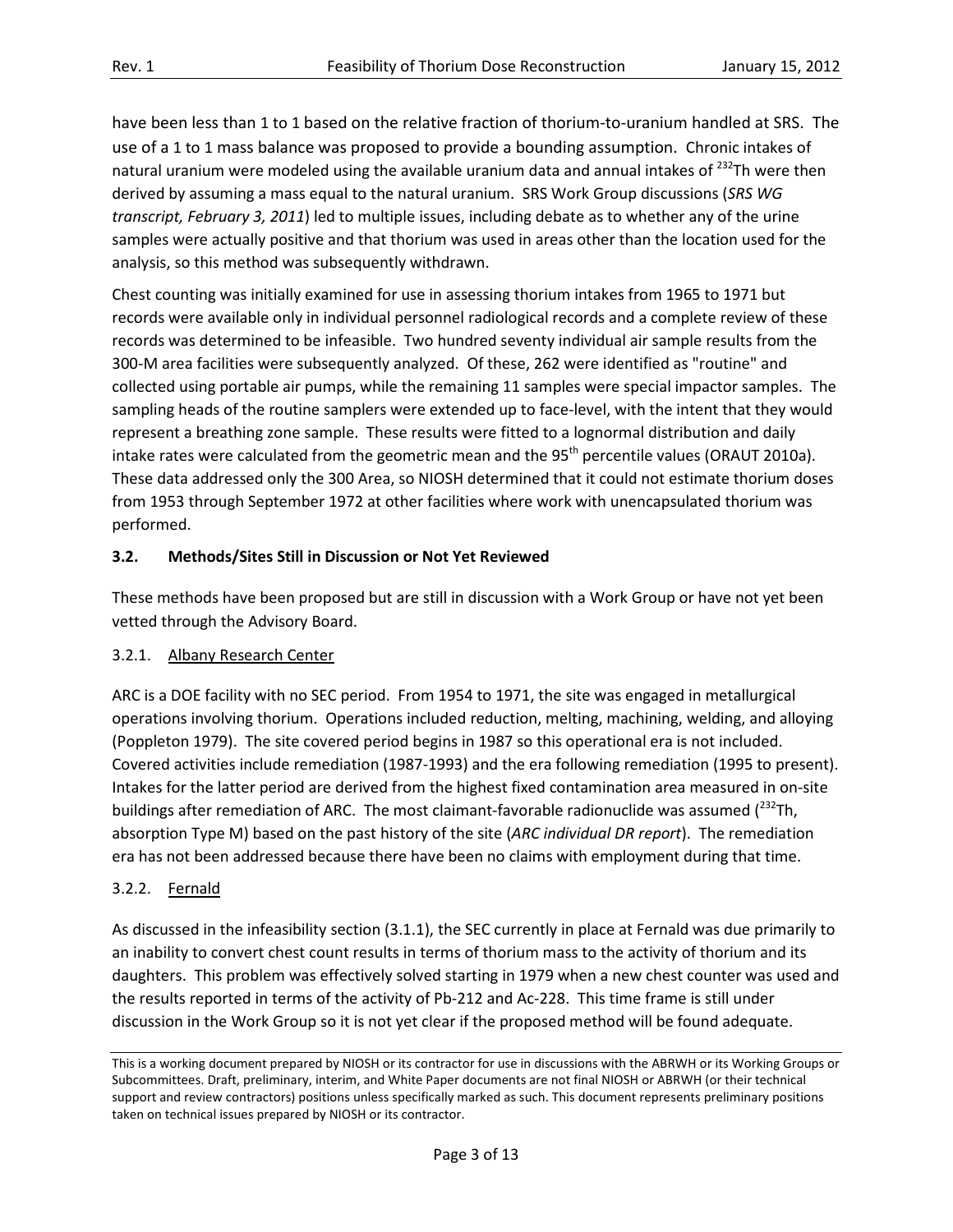# 3.2.3. Hanford

3.2.3. hetanford<br>There was a potential for thorium exposures at many locations throughout Hanford's history as described in the Hanford Site Description (ORAUT 2010b). For example, the processing of irradiated powdered thorium oxide targets to recover <sup>233</sup>U began in 1965. In 1970, the targets were changed to pelletized thorium oxide.

 Although a thorium urinalysis procedure was in place at least as far back as 1955, there are no thorium urinalysis results in the database until 1979. Whole-body counting specific for <sup>232</sup>Th first appears in the database in the early 1960s for a few workers, with tens of counts per year in the later 1960s and a few counts in the 1970s. Th-232 was not routinely reported in whole body counts, but a prominent  $^{228}$ Ac peak would have been noticed and investigated. If nothing was detected, no activity is included in the database. (ORAUT 2010c)

 Revision 1 of the internal dosimetry coworker study (ORAUT 2007) included rationale for the assignment of the uranium intake rate as a surrogate for thorium. It stated that exposure to thorium occurred mostly in the 300 Area and was usually associated with uranium (e.g., same buildings or workers), and exposure could have occurred as early as 1950 and lasted until 1970. Although there was less thorium than uranium by mass handled at Hanford, the potential for intake could have been similar on an individual worker basis. Therefore, the same mass intake rates were assumed and the activity of  $^{232}$ Th was determined by the ratio of specific activities of <sup>232</sup>Th and recycled uranium. The coworker study was subsequently rolled into the site profile as an appendix and canceled as a separate document; this discussion is not included in the current site profile because an SEC (SEC-00152) was designated through 1972. However, there is direction to assign intakes of thorium for a few areas using the 95<sup>th</sup> percentile of the uranium coworker distribution (ORAUT 2010c).

 The class for SEC-00201, covering all areas through 1983, was recommended by the ABRWH per NIOSH recommendation (NIOSH 2012). The Work Group review of the post-SEC period starting January 1, 1984 is still underway, with no stated decision on the ability to bound or reconstruct thorium dose at Hanford post-1983 at this time. There are currently open matrix items pertaining to the assignment of thorium intakes regarding the establishment of the validity of using uranium bioassay to assign thorium intakes.

#### 3.2.4. Pantex

 Thorium at Pantex exists as thorium metal, thorium alloys, or materials impregnated with a thorium compound. Workers handled these forms during assembly and disassembly of certain weapons. There are a few thorium urine and fecal samples in 1983. Two hundred fifty eight urine samples were analyzed between 1992 and 1996 and 151 fecal samples analyzed between 1996 and 2000. The initial proposed method for 1980 through the present was to apply the same method as for plutonium, on the basis that it would be claimant favorable because there were fewer disassemblies containing thorium. It was argued that exposure to plutonium, and by extension, to thorium, would be acute rather than chronic and that the potential for intake was rare. Intake assignment was based on the criterion for incident investigation.

 This is a working document prepared by NIOSH or its contractor for use in discussions with the ABRWH or its Working Groups or Subcommittees. Draft, preliminary, interim, and White Paper documents are not final NIOSH or ABRWH (or their technical support and review contractors) positions unless specifically marked as such. This document represents preliminary positions taken on technical issues prepared by NIOSH or its contractor.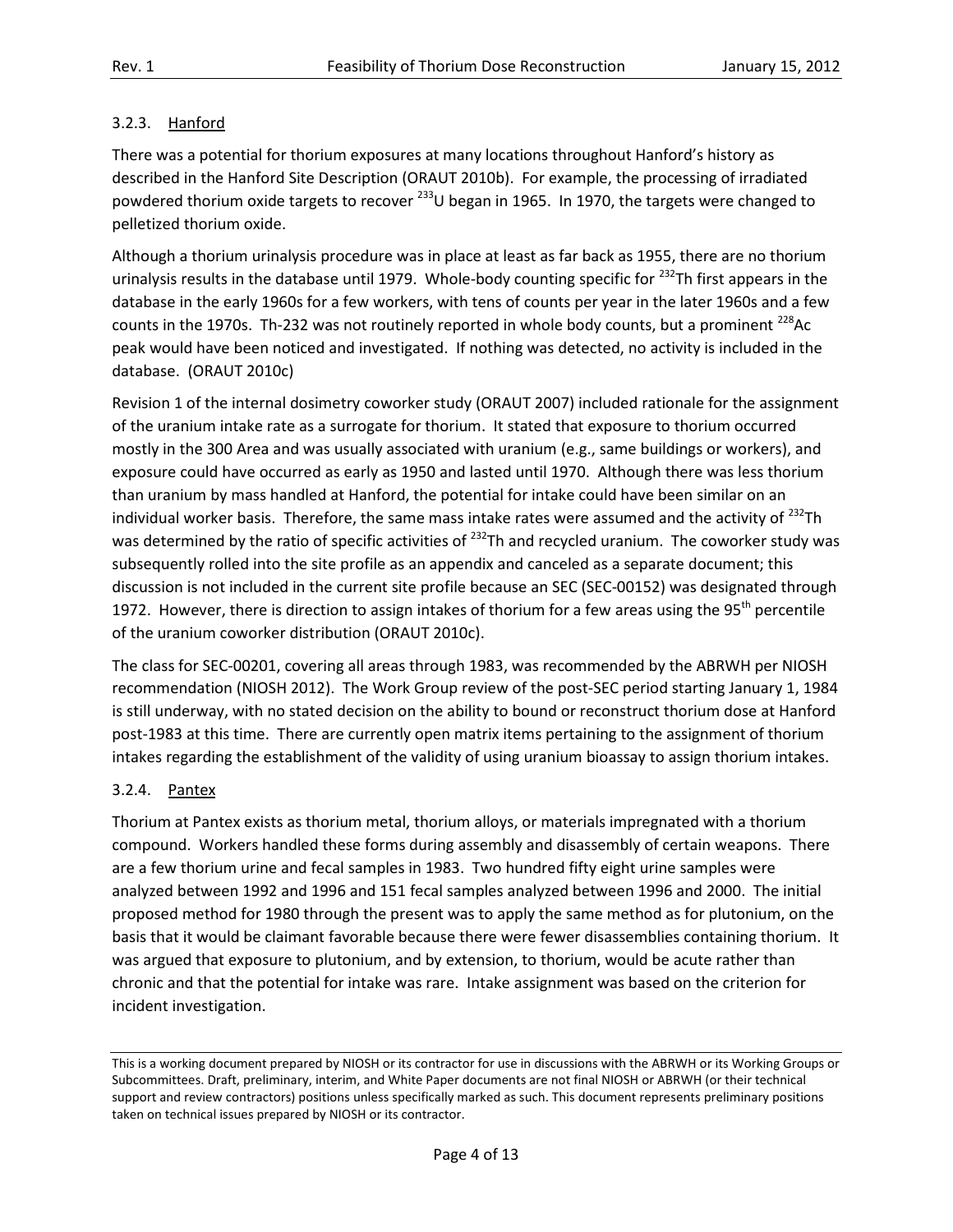The current proposed method is based on a ratio to uranium (Ruhter 2011). Pantex analyzed air samples during work on the W55 program in June 1996 using Inductively Coupled Plasma Mass Spectrometry (ICP-MS) and Scanning Electron Microscopy (SEM). Results were analyzed to determine a ratio of airborne thorium to depleted uranium in the workplace. All of samples had less than the detectable thorium concentration as measured by ICP-MS, although two had a single thorium particle observed by SEM. Thirty-nine percent of the samples had no detectable uranium and one sample had a detectable uranium signal that was less than the nominal detection level. Substituting half of the stated detection levels for the non-detected samples, the resulting mass ratio of thorium to uranium was 0.071 to 1. Assuming the uranium mass was from DU and the thorium mass was from <sup>232</sup>Th, the activity ratio, <sup>232</sup>Th to DU, was 0.018 to 1. Rounding to 2%, this ratio is proposed for assigning intakes of <sup>232</sup>Th relative to DU intakes for times when thorium was present during disassemblies. Equilibrium between <sup>232</sup>Th and its progeny will be assumed. This approach changes the temporal pattern of thorium intake from acute to chronic. Transcripts from the last WG meeting (August 10, 2011) appear to indicate that this method was acceptable. Much of the discussion centered on the ability to reconstruct DU; it was noted that if DU could not be reconstructed, thorium also could not be reconstructed.

## 3.2.5. Savannah River Site

 A procedure (Butler 1969) was recently discovered that indicates that the actinide urinalysis method in use at SRS beginning in 1970 would have included thorium, in addition to americium, curium, and californium, in the extraction. There are results for urine samples analyzed with this method from several hundred workers each year. A coworker study will be developed, modeling these results as thorium and an intake rate assessed. This analysis is currently in process so has not yet been vetted through the Work Group.

#### 3.2.6. Sylvania Corning-Bayside and Hicksville

 The HSS website indicates that the Metallurgical Laboratory of the Sylvania Electric Company investigated uranium and thorium powder metallurgy. Thorium dust monitoring records exist, beginning in 1953, and from March, 1955, through June, 1957 (SRDB Ref ID 10358). Both breathing zone and general area sample data were available. There is no SEC period for this AWE site. The geometric mean of 43 breathing zone air samples is assigned to operations; the geometric mean of 44 general area samples is assigned to laborers and adjusted via Battelle-6000 (Battelle 2006) for supervisors and office workers. (SCNC individual DR report)

#### 3.2.7. Texas City Chemicals

Texas City Chemicals produced uranium by recovery of  $U_3O_8$  from a phosphate fertilizer production plant; thorium is present as a contaminant in the phosphate. This AWE has no personnel or workplace monitoring (SEC-00088). Surrogate data are used to assign uranium intakes; thorium is assigned based on the ratio determined for Blockson (NIOSH 2010a).

#### 3.2.8. Westinghouse Nuclear Fuels Division

 This is a working document prepared by NIOSH or its contractor for use in discussions with the ABRWH or its Working Groups or Subcommittees. Draft, preliminary, interim, and White Paper documents are not final NIOSH or ABRWH (or their technical support and review contractors) positions unless specifically marked as such. This document represents preliminary positions taken on technical issues prepared by NIOSH or its contractor.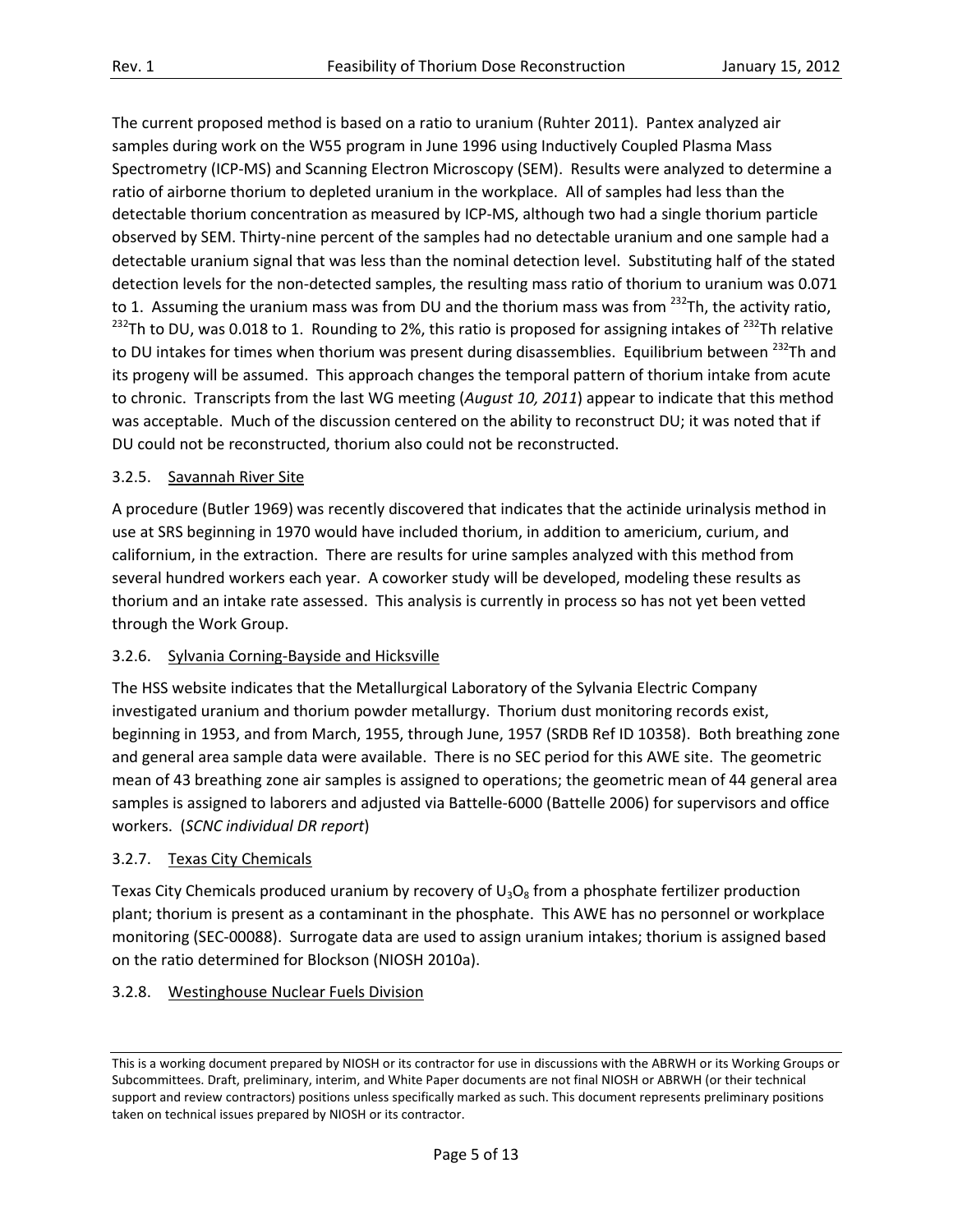There is no SEC period for this AWE site. No thorium bioassay is available, but there are more than 6000 gross alpha air sample results for each year of operation (1971-1972). These results are largely from stationary air samples, collected on a daily or weekly basis, at strategic locations around the process areas and the stack, but also include some breathing zone (BZ) samples. A daily weighted average was established for 250 working days per year, from which inhalation and ingestion intakes at the 95th percentiles were determined. Intakes are assigned as uranium, plutonium, or natural thorium, based on which provides the most claimant favorable dose. (WNFD individual DR report)

## 3.2.9. Residual Periods

 Many AWE sites have SEC classes established during their operations period because there were little- to-no bioassay and air monitoring data but for which a method was developed for the residual period. For all AWEs, the thorium intake assessments are based on gross alpha measurements of air concentration or surface contamination or by ratio to uranium. Methods applied for reconstruction during the residual periods include:

- Norton: The Norton Company processed both uranium oxide and thorium. There was no thorium bioassay and limited air concentration data during operations and clean up (SEC-00148, -00173). Residual period intakes are based on gross alpha air concentration levels from operations applied to the first year post cleanup and assigned as the most claimant favorable radionuclide (from Norton individual DR report).
- **•** Spencer Chemical Jayhawks Works: Jayhawks Works processed unirradiated uranium scrap for the AEC, recovering enriched uranium from it for use in the weapons complex and was licensed to receive up to 10 kg of natural thorium oxide-uranium oxide mixture for use in process research. There was no thorium bioassay and limited air concentration data during operations and clean up (SEC-00089). Residual period intakes are based on gross alpha air concentration levels from operations applied to the first year post cleanup and assigned as the most claimant favorable radionuclide (from Spencer Chemical Jayhawks Works individual DR report).
- BWXT: A feasibility report from BWXT addresses a mixed uranium-thorium fuel (Jones 1959). There was no thorium bioassay and very limited air monitoring data during the operational period (SEC-00169, -00179). Intakes are derived from the administrative limit for surface contamination and then depletion factors were applied over time (BWXT individual DR report).
- Metals & Controls: The use of thorium at Metals and Controls is indicated in undated product literature and from a 1960 brochure. No thorium bioassay or air data are available during the operational period (SEC -00149). Residual period intakes are based on gross alpha surface contamination levels and assigned as the most claimant favorable radionuclide. These are applied with no source term depletion (Metals & Controls individual DR report).
- Westinghouse Electric NJ: The HSS website indicates that Westinghouse worked with thorium at the New Jersey location. No thorium bioassay or air data are available during the operational period. Residual period intakes are based on gross alpha surface contamination levels and assigned as the most claimant favorable radionuclide. These are applied with no source term depletion (WEC-NJ individual DR reports).

 This is a working document prepared by NIOSH or its contractor for use in discussions with the ABRWH or its Working Groups or Subcommittees. Draft, preliminary, interim, and White Paper documents are not final NIOSH or ABRWH (or their technical support and review contractors) positions unless specifically marked as such. This document represents preliminary positions taken on technical issues prepared by NIOSH or its contractor.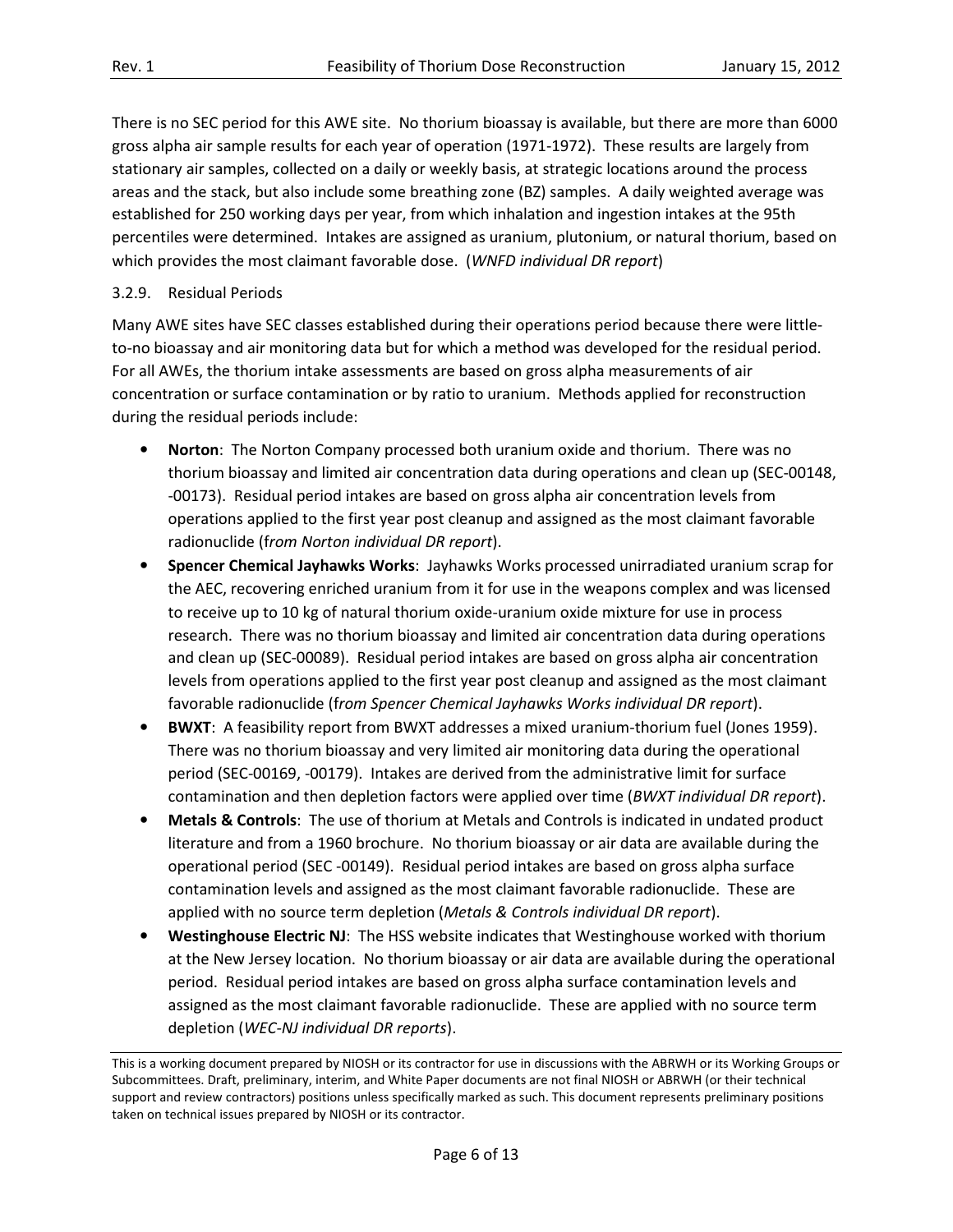- WR Grace Curtis Bay MD: This facility processed monazite sand to extract thorium. No thorium bioassay or air data are available during the operational period (SEC-00182). The evaluation report (NIOSH 2011a) specifies that bounding residual period air concentrations can be based on measurements of air concentrations at similar facilities and knowledge of surface contamination levels within Building 23 at Curtis Bay during the post-operations period. Internal exposure during work in the Radioactive Waste Disposal Area can be bounded using soil concentration data collected during site remedial investigation activities along with an estimate of the particulate concentration in the air.
- Ames: Although not an AWE site, residual contamination following the cessation of thorium operations is discussed in the Ames site profile (ORAUT 2012). Thorium was refined between 1943 and 1953; this period is covered by SEC-00038, due primarily to a lack of thorium information. This was expanded in SECs-00075, -00166 and -00185 to include all employees through 1970, when renovation and demolition activities were complete.

 There were 160 urine samples analyzed for thorium in 1952-1953, with no routine thorium bioassay samples after this aside from urinalysis and nasal swipe results for four individuals involved in a thorium spill incident in 1957. Approximately 700 general and 270 breathing zone air samples for thorium were collected in an AEC study performed in March 1952, as well as some air sampling data from Wilhelm Hall in February 1953.

 Residual contamination was still a possibility after thorium operations ceased. Intakes are assigned from a single exponential decay of available activity over time in a facility, spanning from 1955 to 1995. Survey results from a 1952 assessment were used as an upper bound for 1955 because there was no information from 1955. The upper bound for 1995 was based on removable surface contamination and resuspension from a survey of the pipe tunnel.

• Lake Ontario Ordnance Works: Thorium has been identified as being present on site but of unknown quantity. It was used for interim storage of uranium and thorium billets and rods processed by other New York companies in the 1950s. As with Ames, LOOW is a DOE site that has a residual contamination following the cessation of shipments. LOOW is covered by an SEC (00145) through 1953, at which time radioactive material shipments to the site ceased. There are no thorium bioassay results but there is some bioassay for uranium and radium. Occupational thorium intakes are based on ratios to radium and uranium. For unmonitored individuals, there is a potential for intakes of radioactive materials from uncovered storage piles and any other potential activities while the site was in caretaker status. For these individuals, intakes are assigned based on soil analysis results, with a mean activity established. A daily weighted average is then determined based on standard breathing rates, 250 working days per year, and an assumed air suspension rate at the OSHA regulatory limit of 15 mg/m<sup>3</sup>. (LOOW individual DR report)

 This is a working document prepared by NIOSH or its contractor for use in discussions with the ABRWH or its Working Groups or Subcommittees. Draft, preliminary, interim, and White Paper documents are not final NIOSH or ABRWH (or their technical support and review contractors) positions unless specifically marked as such. This document represents preliminary positions taken on technical issues prepared by NIOSH or its contractor.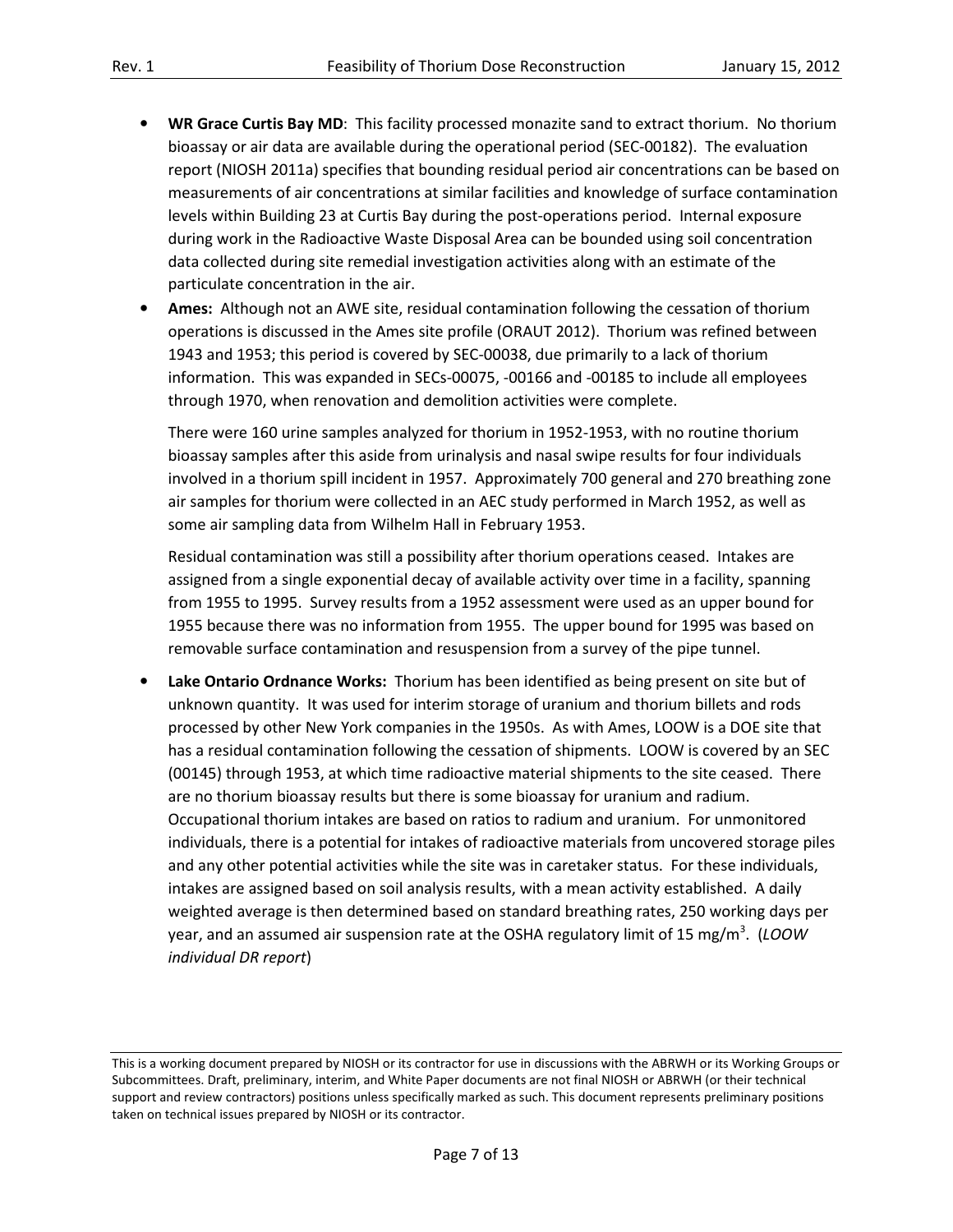#### 3.3. Feasible Thorium Dose Reconstruction

 Methods here include those where an SEC that included thorium was specifically denied or where a class was established for nuclides other than thorium.

#### 3.3.1. Blockson

 The Blockson Chemical Company facility separated uranium from phosphoric acid. The phosphate rock source contains trace amounts of natural thorium. One hundred twenty two uranium urine samples were collected from 25 employees between 1954 and 1958. These are the only radiological results from the AEC operational period (1954-1960). The operations period has an SEC (SEC-00058) class due to radon. Th-232 is considered to be present at a bounding ratio of 30 to 1, U-238 to Th-232 (NIOSH 2010c).

#### 3.3.2. Fernald

 Daily weighted average exposure air monitoring data are proposed to bound worker exposures to thorium for the period from 1953 to 1967 (Morris 2010). Available DWE data represent six plants (1, 2/3, 4, 6, 8, 9), 14 different years, 142 different job descriptions, 361 different operations, and 16,748 air samples. Air sampling duration ranged from one minute to 455 minutes, with the average being 63 minutes. All SC&A findings related to this method were resolved during the Fernald Work Group meetings and remaining issues were found to be site-profile rather than SEC related (April 19, 2011 transcript).

## 3.3.3. Mound

 Potential unmonitored exposure to radium-actinium-thorium from K-65 sludge form the basis of SEC- 00090 (NIOSH 2007), covering the period from 1949 to 1959. Thorium was not the primary nuclide in the mix; Ac-227 was of interest and was the focus of the recovery program. Later thorium work centered on Th-232. A routine thorium urinalysis program was in place during these thorium operations at the site, which NIOSH proposed to use for individual dose assessments. There is no proposed method for unmonitored workers. The Work Group had no issues with the assessment methods; the concern was data adequacy and whether everyone who was potentially exposed was monitored. The issue was closed after some discussion (Mound WG June 5, 2012 transcript), although there was no clear resolution. The general consensus seemed to be that monitoring was adequate, although much of it falls into an SEC period.

#### 3.3.4. United Nuclear Corporation (UNC)

 A single thorium-specific project was conducted in the Pellet Plant in 1964. No thorium bioassay was collected. A total of 210 air samples, designated specifically as "Th02" (thorium dioxide), were collected throughout the project (NIOSH 2011b). Data from the 210 air samples were used to determine the parameters of a lognormal distribution. Operators who routinely handled thorium or operated thoriumprocessing equipment are assigned the 95<sup>th</sup> percentile of this distribution as a constant. Supervisors, laborers, and other personnel who routinely entered the processing area but did not routinely handle

 This is a working document prepared by NIOSH or its contractor for use in discussions with the ABRWH or its Working Groups or Subcommittees. Draft, preliminary, interim, and White Paper documents are not final NIOSH or ABRWH (or their technical support and review contractors) positions unless specifically marked as such. This document represents preliminary positions taken on technical issues prepared by NIOSH or its contractor.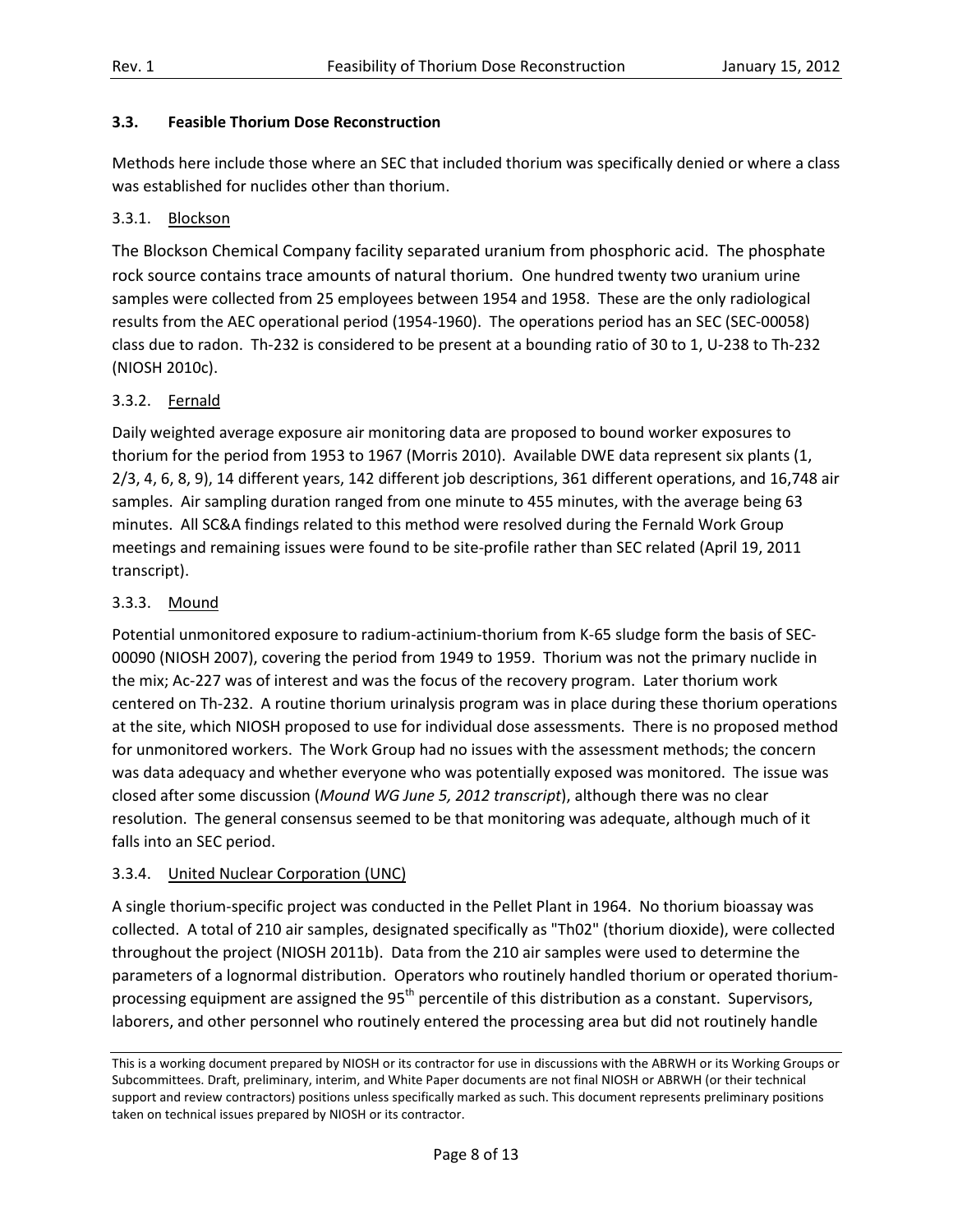thorium are assigned the full distribution. Personnel who did not routinely enter the area are assigned the geometric mean of the distribution. The UNC SEC petition (SEC-00116) was denied, so this method is accepted as a valid bounding dose reconstruction approach for thorium at UNC.

### 3.3.5. Weldon Spring

 Two petitions (SEC -00143 and -00144), covering 1957 through 1966, were received and evaluated, with no resulting SEC periods.

 There are no quantitative bioassay results for thorium, although there are 200 qualitative chest count results from July 1966. The Y-12 MIVRML was used for these measurements. Air sampling was the primary method for monitoring and controlling intakes. Both breathing zone and general area air samples were collected and the samples were analyzed by direct alpha count with laboratory scintillation counters. A DWE concentration index was calculated based on a combination of these samples.

samples.<br>The assessment method originally proposed in the site profile (ORAUT 2005b), based on the assumption of exposure to multiples of the maximum airborne concentration limit for various amounts of time, was not accepted. The SEC evaluation report (NIOSH 2010d) developed and proposed a revised methodology based on the air monitoring records. Thorium intake rates will be based on DWE air sample concentration measurements of thorium dust taken during thorium processing operations. The measured alpha air concentration will be assumed to be associated only with <sup>232</sup>Th and <sup>228</sup>Th, which are the isotopes found in thorium processed at the Weldon Spring Plant site. Measured alpha activity will be partitioned in a 1-to-1 ratio of <sup>232</sup>Th to <sup>228</sup>Th. In addition, <sup>228</sup>Ra, which is a beta emitter that would not have been detected in the gross alpha count, will be added in a 1-to-2 ratio of <sup>232</sup>Th to <sup>228</sup>Ra. For inhalation, the intake rate will be based on the product of DWE, breathing rate and number of working hours per year. Uncertainty in the DWE will be computed in accordance with Battelle-TIB-5000 (Battelle 2007), which provides an approach for estimating overall uncertainty when only summaries of the time- weighted average data are available. The uncertainty is evaluated by fitting lognormal distributions to the data for each job title and performing a Monte Carlo simulation. Additional parameters from this document will be incorporated in the simulation to account for the lack of representativeness of air samples. When the actual location of a worker is not known, the maximum measured DWE for that period of time and full-time occupancy during the work day will be assumed.

 This methodology was last discussed at the February 2012 Weldon Spring Work Group meeting (February 14, 2012 transcript). During this meeting there was a petitioner-raised issue regarding the presence of thorium outside of the period addressed by the proposed methodology. Further research (Harrison 2012) indicated that this was  $^{230}$ Th rather than  $^{232}$ Th. During the September 2012 Advisory Board meeting (September 19, 2012 transcript), the motion that "we accept the agency's position that they can, in fact, complete adequately the dose reconstructions that are necessary for the claimants at Weldon Spring" was passed and the proposed methodologies therefore accepted.

 This is a working document prepared by NIOSH or its contractor for use in discussions with the ABRWH or its Working Groups or Subcommittees. Draft, preliminary, interim, and White Paper documents are not final NIOSH or ABRWH (or their technical support and review contractors) positions unless specifically marked as such. This document represents preliminary positions taken on technical issues prepared by NIOSH or its contractor.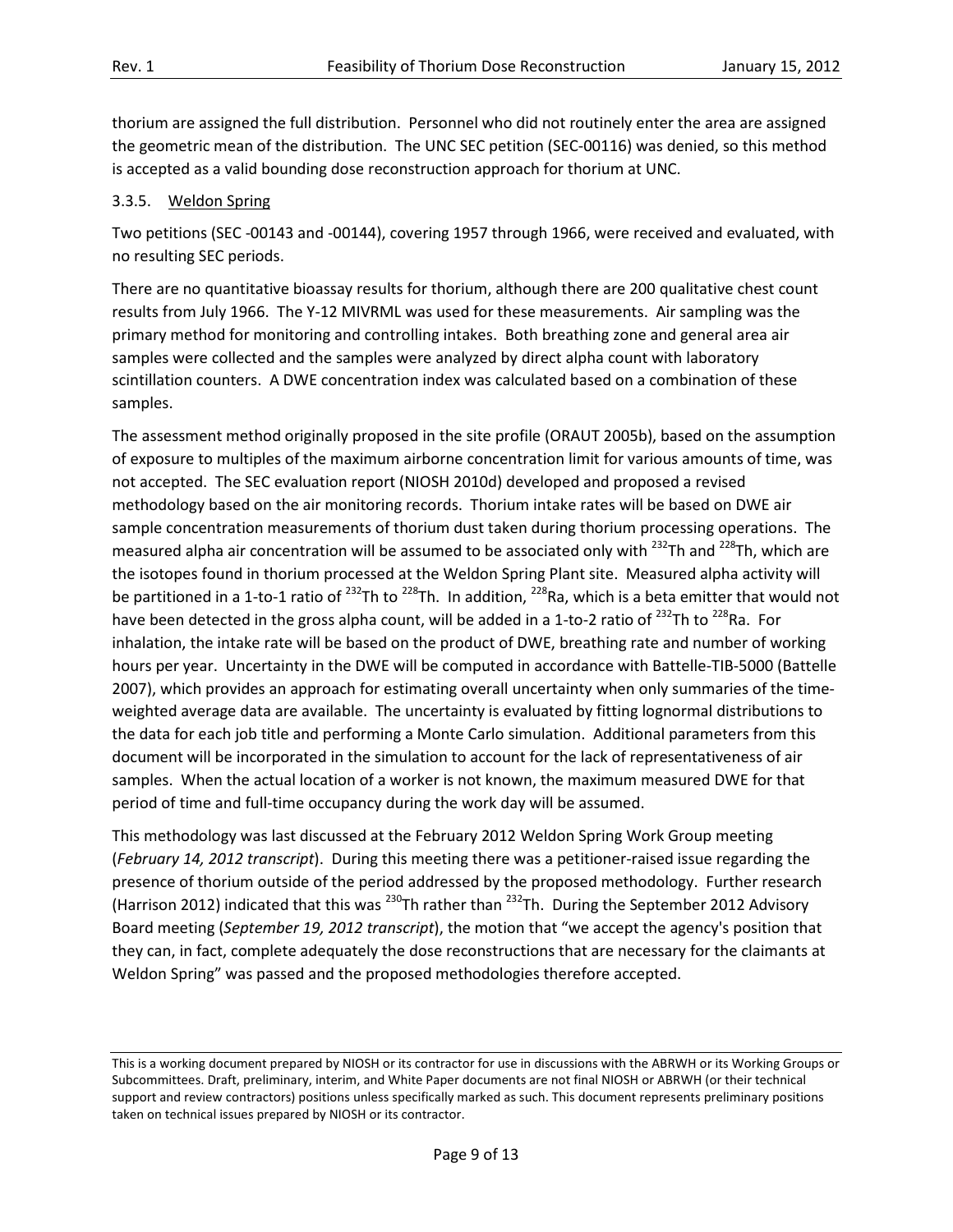# 4. Summary

 Thorium dose reconstruction appears to be feasible at a number of sites for at least some time frames. The majority of sites with an accepted or unreviewed method are AWEs or small DOE facilities that performed work similar to that at the AWEs. Several of these sites produced uranium from phosphate so thorium is of secondary concern to uranium and can frequently be tied directly to the uranium values by a ratio. Where gross alpha measurements were taken and thorium and uranium work performed in the same areas, the gross alpha measurement can be interpreted as either uranium or thorium and the more favorable-to-claimant assessment made. Many of the AWEs have an SEC during their operational periods, most frequently due to a lack of monitoring data, but accepted dose reconstruction methods for their residual periods. In such cases, no new source term is being generated so limited data can be used to make assumptions over extended periods of time.

For the larger DOE facilities, there were two primary methods applied.

- 1) In the case of Mound, there was a routine thorium bioassay program in place during the primary thorium use activities. To date, this appears to be unique to Mound. Thorium use at the site was limited to specific projects and areas, and there is documentation of the workers involved in these activities. As noted in the discussion on Mound in Section 3.3.3, the majority of the thorium work was performed during the SEC period, so there was not a large push to develop methodologies for assigning intakes to workers who might have had a potential for more casual contact with the material. However, the use of the existing data was found to be adequate for those working directly on the thorium processes.
- 2) Fernald and Weldon Spring had extensive workplace air monitoring for thorium operations and used these results to calculate daily weighted average exposures. Results of individual samples were not available for either site, but the number of samples that went into the DWE calculation, as well as the high, low and average air sample results, and in the case of Fernald, the length of time over which the samples were collected, were found in site documentation. Number of workers in an area and categories that indicated the job function were also included with the DWE information. These data could be used to determine the distribution of the data. United Nuclear Corporation also conducted air monitoring throughout the single thorium project at the site. Results from the individual samples were available and found to be adequate for assessing potential thorium intakes.

 A third possibility is the use of chest count measurements for Pb-212 and Ac-228. This methodology is still in discussion for application at Fernald.

#### 5. Conclusions

 This review of thorium internal dose reconstruction methodologies indicates that it is possible, with caveats discussed below, to bound doses from intakes of thorium if we have one or more of the following:

1) Representative thorium air monitoring results.

 This is a working document prepared by NIOSH or its contractor for use in discussions with the ABRWH or its Working Groups or Subcommittees. Draft, preliminary, interim, and White Paper documents are not final NIOSH or ABRWH (or their technical support and review contractors) positions unless specifically marked as such. This document represents preliminary positions taken on technical issues prepared by NIOSH or its contractor.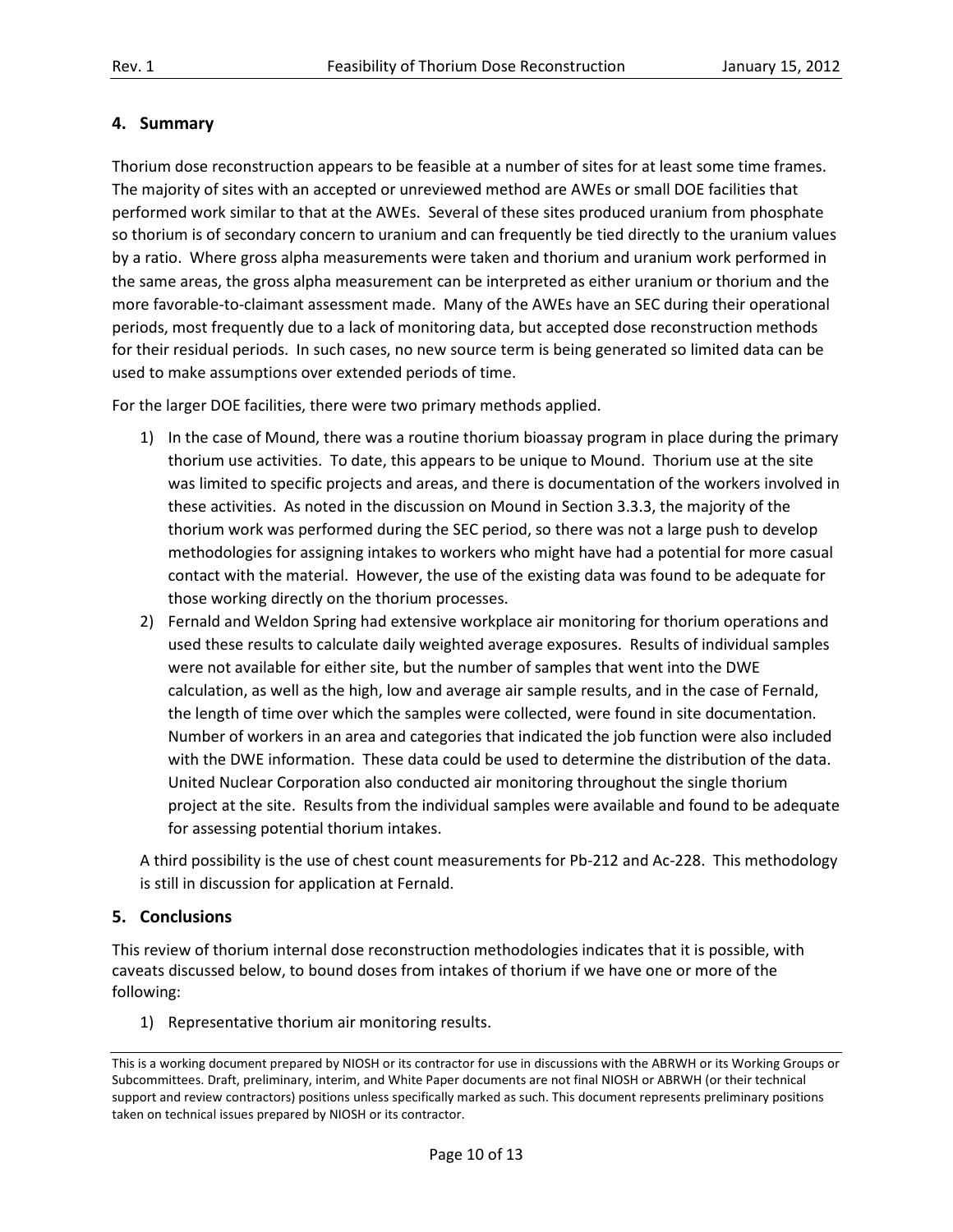- 2) Routine thorium urinalysis program.
- 3) Ac-228 and Pb-212 in vivo results along with a way of characterizing the thorium mixture that might have been inhaled.
- 4) Gross alpha air concentrations or resuspension factors applied to surface contamination levels to estimate air concentrations during the residual periods.

 In general, it appears that thorium is seen as a primary nuclide at many sites where it is present rather than as an "exotic" nuclide, a term generally reserved for those radionuclides used only in special or short-term activities, and for which less rigorous methodologies are sometimes found to be acceptable. As such, the quantity of data and level of effort needed for reconstruction is similar to that needed to assess primary nuclides such as uranium or plutonium. In most cases this means that it is expected that bioassay monitoring was conducted when there was a potential for exposure, covering at a minimum those with the highest potential for intakes. If this is not available, then representative, preferably breathing zone, air monitoring can be used as long as it can be demonstrated that it was indeed representative, and that there are data from all major locations where thorium was in use. Data also need to cover a large portion of the time during which thorium is a concern at a facility.

## 6. References

 Battelle, 2006, Site Profiles for Atomic Weapons Employers that Worked Uranium and Thorium, Battelle-TBD-6000, Rev. F0, Battelle Team Dose Reconstruction Project for NIOSH, SRDB Ref. ID 30671.

 Battelle, 2007, Default Assumptions and Methods for Atomic Weapons Employer Dose Reconstructions, Battelle-TIB-5000, Rev. 00, Battelle Team Dose Reconstruction Project for NIOSH.

 Butler, F.E. and R.M. Hall, 1969, Determination of the Actinides in Biological Samples with a Bidentate Organophosphorus Extractant (DP-MS-69-73), Savannah River Laboratory, Aiken, South Carolina, SRDB Ref. ID: 49190

Harrison, D., R.L. Morris, D. Stempfley, and M. Harrison-Maples, 2012, White Paper, Examination of the Weldon Spring Site Profile Approach to Thorium-230, Oak Ridge Associated Universities Team, Oak Ridge, Tennessee.

Jones, C.H., 1959, Feasibility Report No. 10, Babcock & Wilcox Company, Lynchburg, Virginia, SRDB Ref. ID: 74811.

 Morris, R.L., 2010, White Paper on the Use of FMPC DWE Reports for Estimation of Chronic Daily Intake Rate, Oak Ridge Associated Universities Team, Oak Ridge, Tennessee.

 NIOSH (National Institute for Occupational Safety and Health), 2006, Special Exposure Cohort Petition Evaluation Report, Petition SEC-00046, Fernald, Office of Compensation Analysis and Support, Cincinnati, Ohio.

 NIOSH (National Institute for Occupational Safety and Health), 2007, Special Exposure Cohort Petition Evaluation Report, Petition SEC-00090, Mound Plant, Office of Compensation Analysis and Support, Cincinnati, Ohio.

 This is a working document prepared by NIOSH or its contractor for use in discussions with the ABRWH or its Working Groups or Subcommittees. Draft, preliminary, interim, and White Paper documents are not final NIOSH or ABRWH (or their technical support and review contractors) positions unless specifically marked as such. This document represents preliminary positions taken on technical issues prepared by NIOSH or its contractor.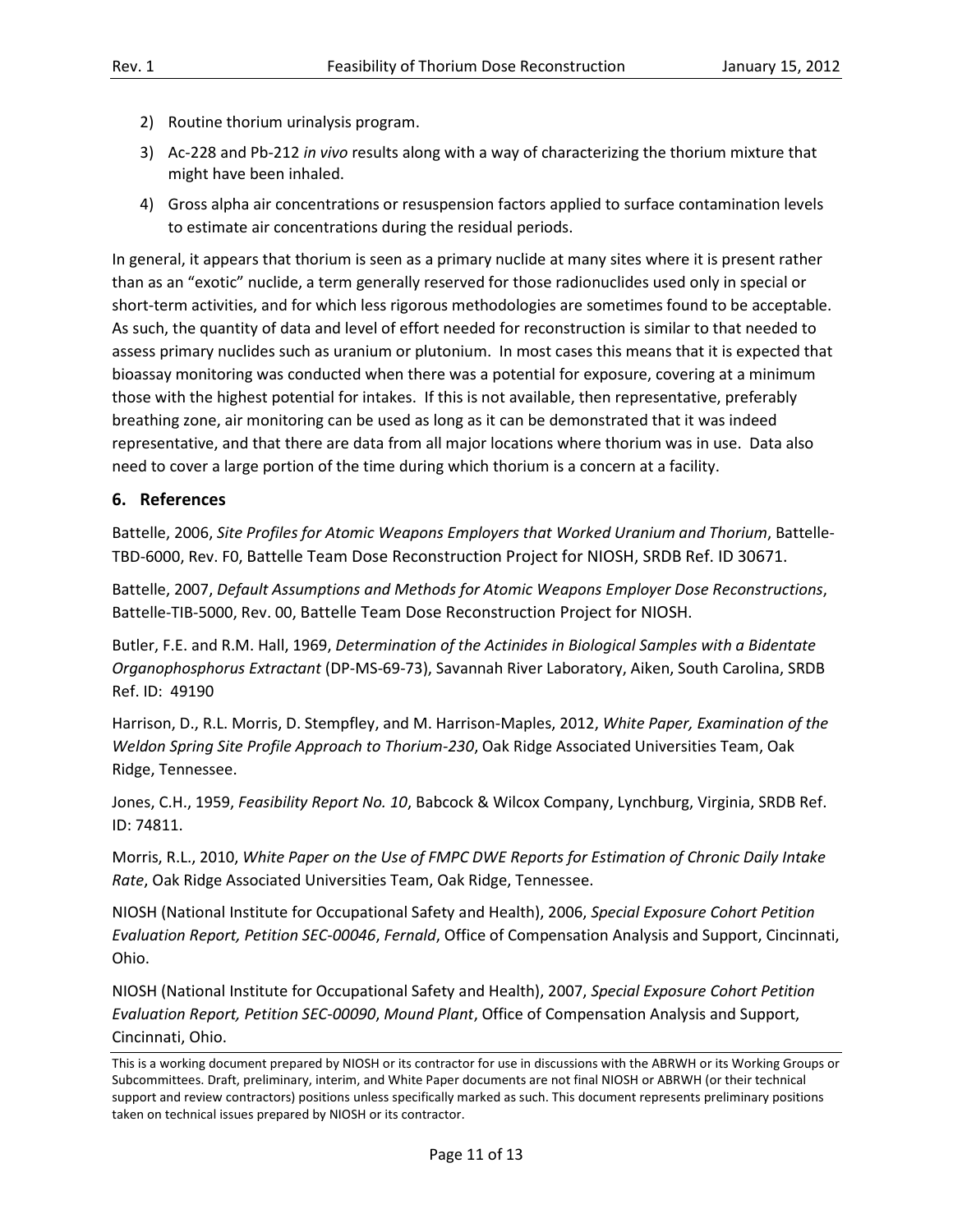NIOSH (National Institute for Occupational Safety and Health), 2008, Special Exposure Cohort Petition Evaluation Report, Petition SEC-00057-2, Hanford, Office of Compensation Analysis and Support, Cincinnati, Ohio.

 NIOSH (National Institute for Occupational Safety and Health), 2009a, Special Exposure Cohort Petition Evaluation Report, Petition SEC-00109 Rev. 0, Los Alamos National Laboratory, Office of Compensation Analysis and Support, Cincinnati, Ohio, SRDB Ref. ID 79895.

 NIOSH (National Institute for Occupational Safety and Health), 2009b, Special Exposure Cohort Petition Evaluation Report, Petition SEC-00149, Metals and Controls Corporation, Office of Compensation Analysis and Support, Cincinnati, Ohio.

 NIOSH (National Institute for Occupational Safety and Health), 2010a, Special Exposure Cohort Petition Evaluation Report, Petition SEC-00088, Texas City Chemicals, Office of Compensation Analysis and Support, Cincinnati, Ohio.

 NIOSH (National Institute for Occupational Safety and Health), 2010b, Special Exposure Cohort Petition Evaluation Report Addendum, Petition SEC-00103, Savannah River Site, Office of Compensation Analysis and Support, Cincinnati, Ohio.

 NIOSH (National Institute for Occupational Safety and Health), 2010c, Technical Basis Document for Atomic Energy Operations at Blockson Chemical Company, Joliet, Illinois, DCAS-TKBS-0002, Division of Compensation Analysis and Support, Cincinnati, Ohio.

 NIOSH (National Institute for Occupational Safety and Health), 2010d, Special Exposure Cohort Petition Evaluation Report, Petition SEC-00143, Weldon Spring Plant, Office of Compensation Analysis and Support, Cincinnati, Ohio.

 NIOSH (National Institute for Occupational Safety and Health), 2011a, Special Exposure Cohort Petition Evaluation Report, Petition SEC-00182, W.R. Grace and Company (Maryland), Office of Compensation Analysis and Support, Cincinnati, Ohio.

 NIOSH (National Institute for Occupational Safety and Health), 2011b, Technical Basis Document for the United Nuclear Corporation Hematite, Missouri, DCAS-TKBS-0008, Division of Compensation Analysis and Support, Cincinnati, Ohio.

 NIOSH (National Institute for Occupational Safety and Health), 2012, Special Exposure Cohort Petition Evaluation Report Petition SEC-00201, Hanford, Office of Compensation Analysis and Support, Cincinnati, Ohio.

 ORAUT (Oak Ridge Associated Universities Team), 2003, Technical Basis Document for the Development of an Exposure Matrix for the Mallinckrodt Chemical Company St. Louis Downtown Site, St. Louis, Missouri, Period of Operation 1942-1958, ORAUT-TKBS-0005, Rev. 00, Oak Ridge, Tennessee. SRDB Ref. ID 19783.

ORAUT (Oak Ridge Associated Universities Team), 2005, Savannah River Site, ORAUT-TKBS-0003-5, Rev. 03, Oak Ridge, Tennessee.

 This is a working document prepared by NIOSH or its contractor for use in discussions with the ABRWH or its Working Groups or Subcommittees. Draft, preliminary, interim, and White Paper documents are not final NIOSH or ABRWH (or their technical support and review contractors) positions unless specifically marked as such. This document represents preliminary positions taken on technical issues prepared by NIOSH or its contractor.